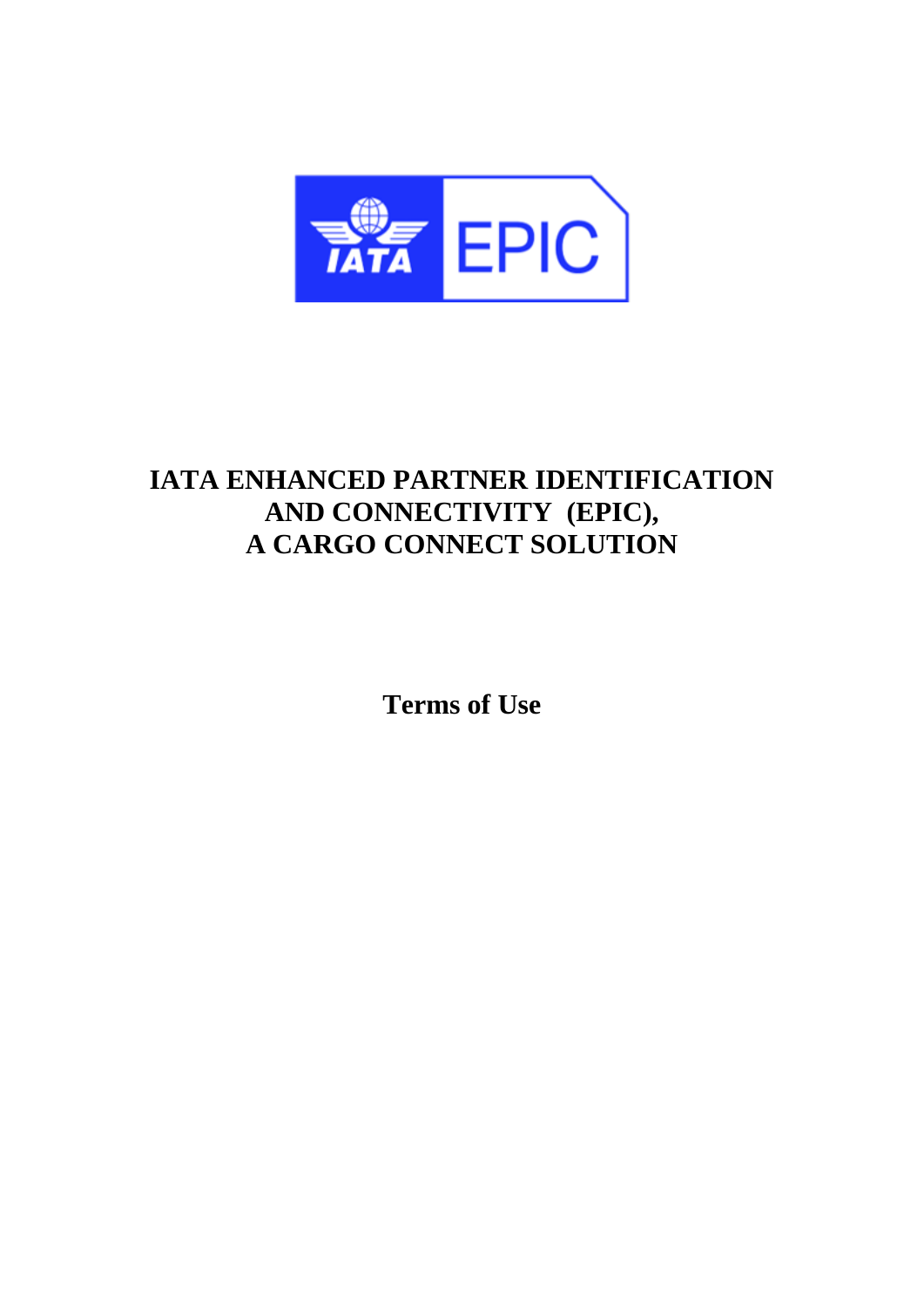# **EPIC**

IATA operates a digital application known as the **Enhanced Partner Identification and Connectivity** (**EPIC**) Platform, a cargo Connect solution, which serves to provide the IATA EPIC Platform users (the **Users**) with a business intelligence solution and comprehensive tool aiming at accessing, identifying and connecting business to business actors and stakeholders in the field of air cargo in a seamless, streamlined and secure fashion and facilitate digital connectivity by automating business partners registration and distribution processes as between shippers, consignees, freight forwarders, airlines, ground handlers, customs authorities and IT providers through a bespoke digital solution generating permanent IDs for each industry stakeholder, maintaining routing, CCS or host-to-host connection details, and making available a service to search and obtain business partners' identification and routing information.

Participation to EPIC is open to all commercial aviation industry stakeholders on subscription basis. Participation to EPIC is not conditioned upon the Users being IATA Members.

#### **Terms of Use**

The following Terms of Use are entered between you, the **User**, and us, the International Air Transport Association (**IATA**), an association created by a Special Act of the Parliament of Canada, with its head office at 800 Place Victoria, P.O. Box 113, Montreal, Quebec, Canada H4Z 1M1.

These Terms of Use as well as all policies, guidelines and operating procedures respecting to access and use of the IATA EPIC Platform are published and may be accessed through the IATA EPIC Platform. These Terms of Use establish the terms and conditions on which we offer you access to and use of the IATA EPIC Platform. By using the IATA EPIC Platform, you agree and undertake to abide by the terms of these Terms of Use.

PLEASE READ CAREFULLY THESE TERMS OF USE BEFORE COMPLETING YOUR REGISTRATION. PLEASE CONFIRM YOUR ACCEPTANCE OF THESE TERMS OF USE BY ACTIONING THE ACCEPTANCE FEATURE ON THE REGISTRATION PAGE.

#### **Subscription**

The services under the IATA EPIC Platform are made available to Users by way of subscription. For more information on our subscription offers, please go to www.iata.org/EPIC or contact us at https://www.iata.org/Pages/contact.aspx.

Access to the IATA EPIC Platform are reserved to registered Users. You undertake to refrain from providing access to, sharing access with, transferring or assigning your usage rights to any third party.

#### **Registration**

For purposes of registration, the User shall provide all required information enabling the creation of a designated account and enabling the User to access and use the IATA EPIC Platform (the **User Account**). The User represents and warrants to IATA that the User: (i) shall provide truthful, accurate, current and complete information, (ii) shall maintain at all times and promptly update the information associated with its User Account, (iii) shall keep confidential and apply adequate security measures in order to protect the unique username and password associated with the User and permitting access to the IATA EPIC Platform. IATA may ask you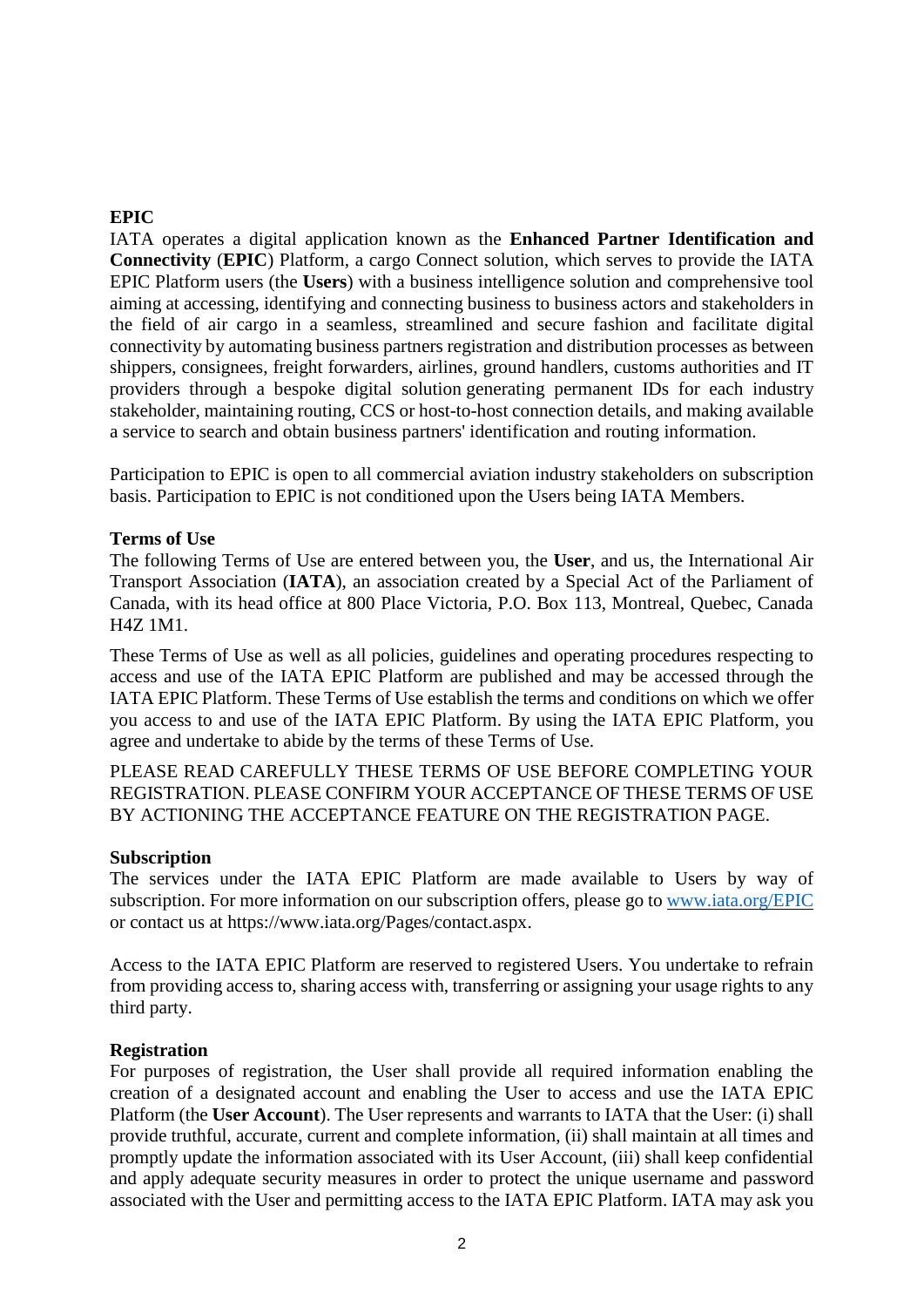for additional information, credentials and security in order to complete your subscription and onboarding on the IATA EPIC Platform.

## **Access Code and Password**

The User undertakes not to access the IATA EPIC Platform by any other means than through the User Account, by applying valid log-in username and password. The User is responsible for maintaining the confidentiality of all information relating to its User Account and log-in information, username and password. It is the User's responsibility to ensure that all its designated authorized users maintain and abide by the same level of confidentiality and these Terms of Use apply to designated authorized users to the same extent as they apply to the registered User. The User remains responsible for all actions and transactions performed by the User's designated authorized users and other parties that may have been provided access to the IATA EPIC Platform through the User Account. Should you become aware or suspect any unauthorized use or attempted use of your User Account, you undertake to immediately inform IATA for IATA to take appropriate action.

## **Duration**

The User agrees that these Terms of Use shall govern the User's access and use of the IATA EPIC Platform for the entire duration of use of the EPIC services by the User. IATA reserves the right to interrupt, suspend or terminate the services offered through the IATA EPIC Platform at any time, and these Terms of Use may be amended or rescinded by IATA at any time by posting a notice to such effect on the IATA EPIC Platform.

The User may at any time request IATA to deactivate its User Account. In such event, the User shall remain responsible for all transactions in progress, as well as any obligations set out under the terms of the User's subscription.

#### **User Code of Conduct**

The User undertakes to comply with all requirements of the IATA EPIC Platform, including the designated mode and format of data transmission, authorized payment methods, and shall ensure the accuracy at all relevant times of any listing posted on the IATA EPIC Platform. The User is solely responsible for the User Content it has posted on the IATA EPIC Platform.

The User undertakes to comply with the rules of conduct prescribed hereunder, and further undertakes to communicate same, and ensure that same are always complied with by its designated authorized users:

- (i) Illegal and Reprehensible Activities. The User shall not use the IATA EPIC Platform to partake in any illegal, criminal or reprehensible activities, including without limitation, any breach of applicable legislation, copyright, trademark and intellectual property infringement, market manipulation, price fixing and any other practice breaching antitrust laws and fair competition principles, money laundering activities, terrorism financing, bribery and collusion;
- (ii) Misleading Contents. The User undertakes not to post false, misleading, inaccurate deceptive, defamatory or otherwise disparaging or reprehensible contents, comments or information;
- (iii) Systems Abuse. The User shall not commit systems abuse, including without limitation, excessive intense processor use, excessive use of disk space, excessive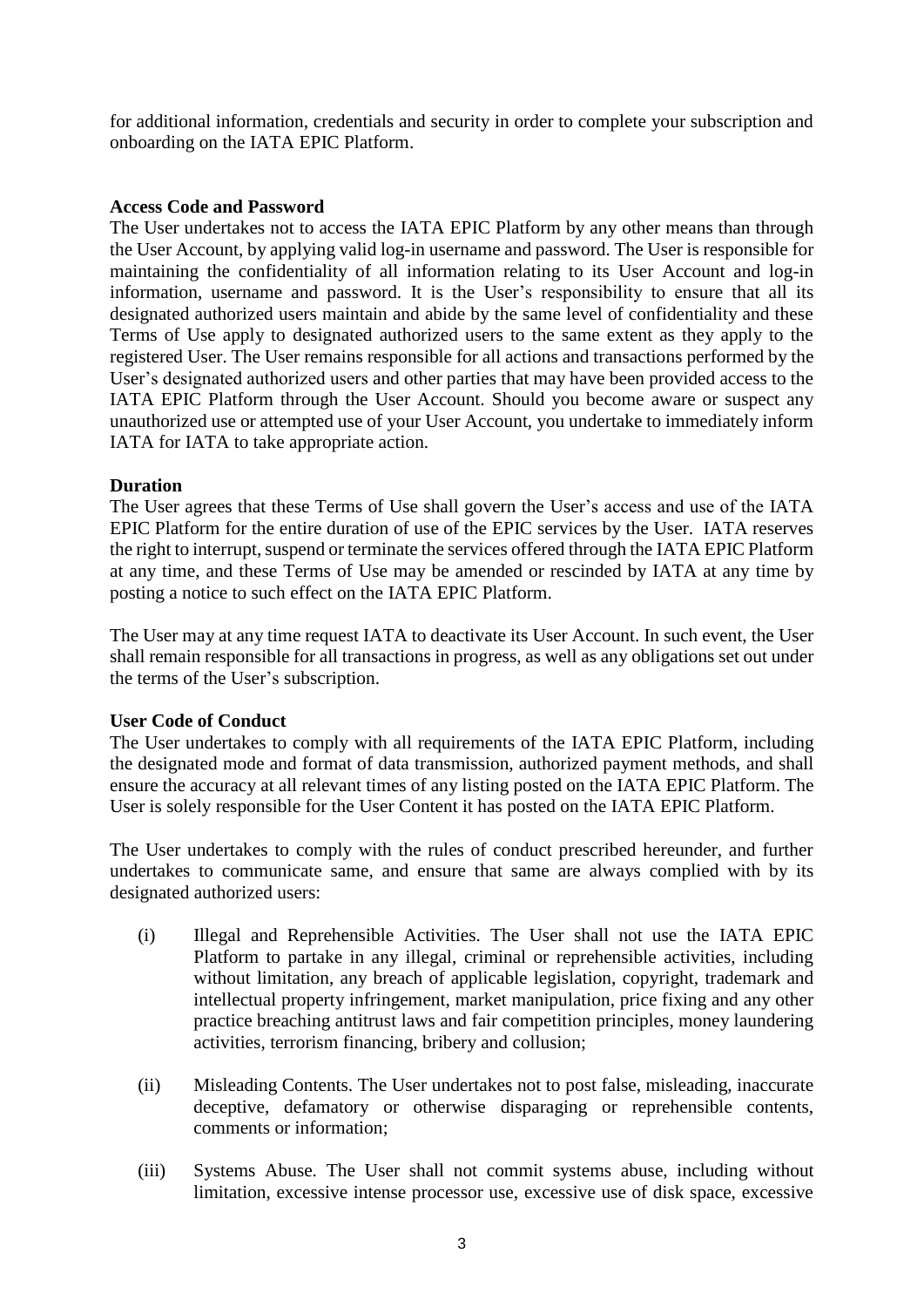use of data storage space, computer hacking, error handling, masking, use of unauthorized domain name service, installation of permanently running programs, robots, resale of scripts or databases;

- (iv) Malware. The User shall not upload unto the IATA and/or EPIC servers or equipment any form of destructive software, such as data mining tools, gathering and extraction tools, viruses, worms, trojan horses, time bombs, cancelbots, or any other harmful components, computer files, programs or codes designed to interrupt, destroy or limit the functionality of the service or of any other software or equipment;
- (v) Reverse Engineering. The User shall not disassemble decompile, produce derivative works or reverse engineer any software or component of the IATA EPIC Platform, and shall not directly or indirectly attempt to derive any source code or industrial secrets comprising or relating to the IATA EPIC Platform;
- (vi) Disruption. The User shall not attempt to interfere with, or otherwise disrupt the IATA EPIC Platform or the networks and servers of IATA, by any means whatsoever;
- (vii) Identification. The User shall not use a false, confusing or misleading name, identity, business concern or purpose, and shall not appropriate, remove, deface, overprint or tamper with trademark, logo, legend, warnings or copyrights of third parties;
- (viii) Redistribution. The User shall not redistribute, publish, sell, make mass, automated or systematic extractions from, attempt to derive profit from or otherwise transfer content and information to any third party;
- (ix) Advertising and Services. The User shall use the IATA EPIC Platform strictly for the purposes intended and shall not, *inter alia*, advertise or offer for sale or hire business opportunities, direct sales, marketing opportunities, franchises, agency services, securities, financial and lending products and services, leasing and rental services;
- (x) Sanctions. The User shall refrain from placing on the EPIC information or data pertaining to nationals or jurisdictions placed under United Nations sanctions, and IATA retains the right to withhold or remove any information or data which may be unclear as to origin and provenance; and
- (xi) Facilitation. The User shall not facilitate, encourage or enable, directly or indirectly, any third party to engage in the above conduct.

The User understands and acknowledges that any breach of the IATA EPIC Platform rules and regulations and User Code of Conduct may result in the immediate suspension and withdrawal of User's privileges under the IATA EPIC Platform. The User Code of Conduct may be supplemented by policies, protocols, procedures and guidelines posted from time to time onto the IATA EPIC Platform.

#### **Listings and Search Results**

Listings and search results are organized by alphabetical order. The User understands and acknowledges that IATA will not guarantee a specific location or order of listing in the search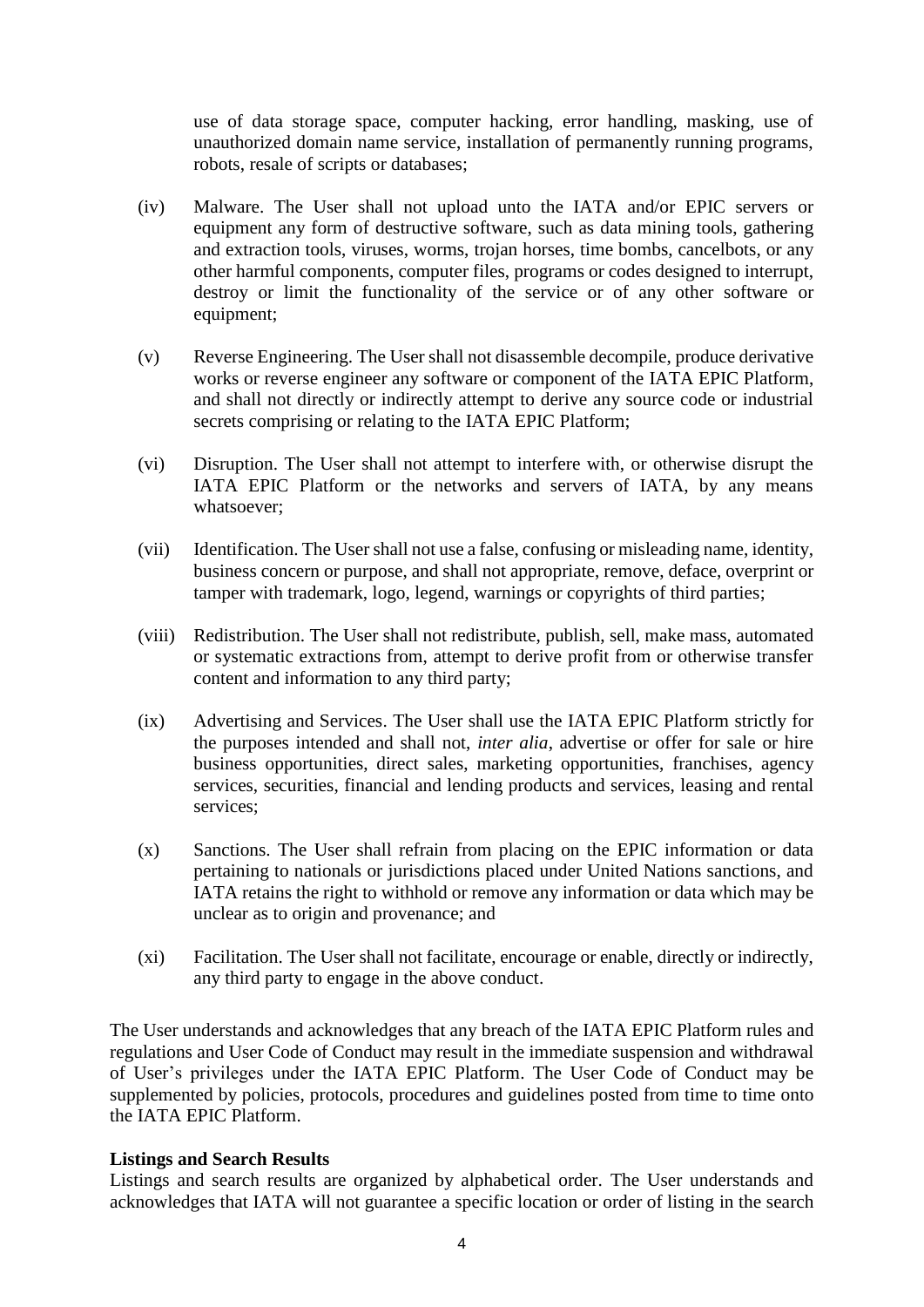results. The User is hereby informed that the algorithm powering the IATA EPIC Platform is subscriber and user neutral.

## **Confidentiality**

The User undertakes to keep all information relating to the IATA EPIC Platform strictly confidential. As between IATA and the User, all information, including technical data and know-how and concept, pertaining to the IATA EPIC Platform, except as specifically provided hereinafter, is proprietary and confidential information owned by IATA. Confidential information for the purpose of this provision shall mean information, documents, details and data, which are marked as such or are to be confidential because of their nature. The above does not apply to information and data contributed by the User pursuant to the terms of its subscription, to information that becomes publicly known through no fault of the User or is within the public domain, to information approved for release by written authorization by IATA or to disclosure required by law. This undertaking shall survive the termination of the User's participation to the IATA EPIC Platform.

## **Customer and Technical Support**

IATA will provide the User with technical and customer support as described on the IATA EPIC Platform. IATA will use commercially reasonable efforts to respond to requests for technical support, but IATA does not guarantee any specific response time to resolve technical issues as such response time may vary depending on the nature and extent of any given technical issue, nor does IATA guarantee any resolution with respect to any such issue.

The User shall be responsible for procuring at its own cost and expense the computer equipment, physical facilities and appropriate secure Internet connection required to access and use the IATA EPIC Platform.

#### **Virus Policy**

The User is solely responsible for protecting its computer equipment, mobile devices, software, electrical equipment and any other equipment against viruses, and to ensure that same are free from any viruses. IATA maintains its own protection against viruses on its servers, but shall undertake no liability, including without limitation, for direct and indirect damages, for viruses that may affect User's systems and viruses resulting from access to, and/or use of, the IATA EPIC Platform.

#### **Security and Reliability**

The reliability of access to the IATA EPIC Platform is a priority for IATA. However, IATA cannot fully guarantee reliable access to the IATA EPIC Platform, and in particular in the event of:

(a) Heavy Internet traffic;

(b) Automated maintenance and upgrades of the IATA EPIC Platform and relevant servers; and (c) Events constituting force majeure (including without limitation, business interruption, acts of terror, civil unrest and armed conflicts, fortuitous events, regulatory or government actions, computer failure, software viruses, hacking, worms, service attacks and other causes reasonably beyond IATA's control).

The User acknowledges and agrees that IATA shall undertake no liability, including without limitation, for direct and indirect damages, for any downtime that the IATA EPIC Platform may experience for any reason.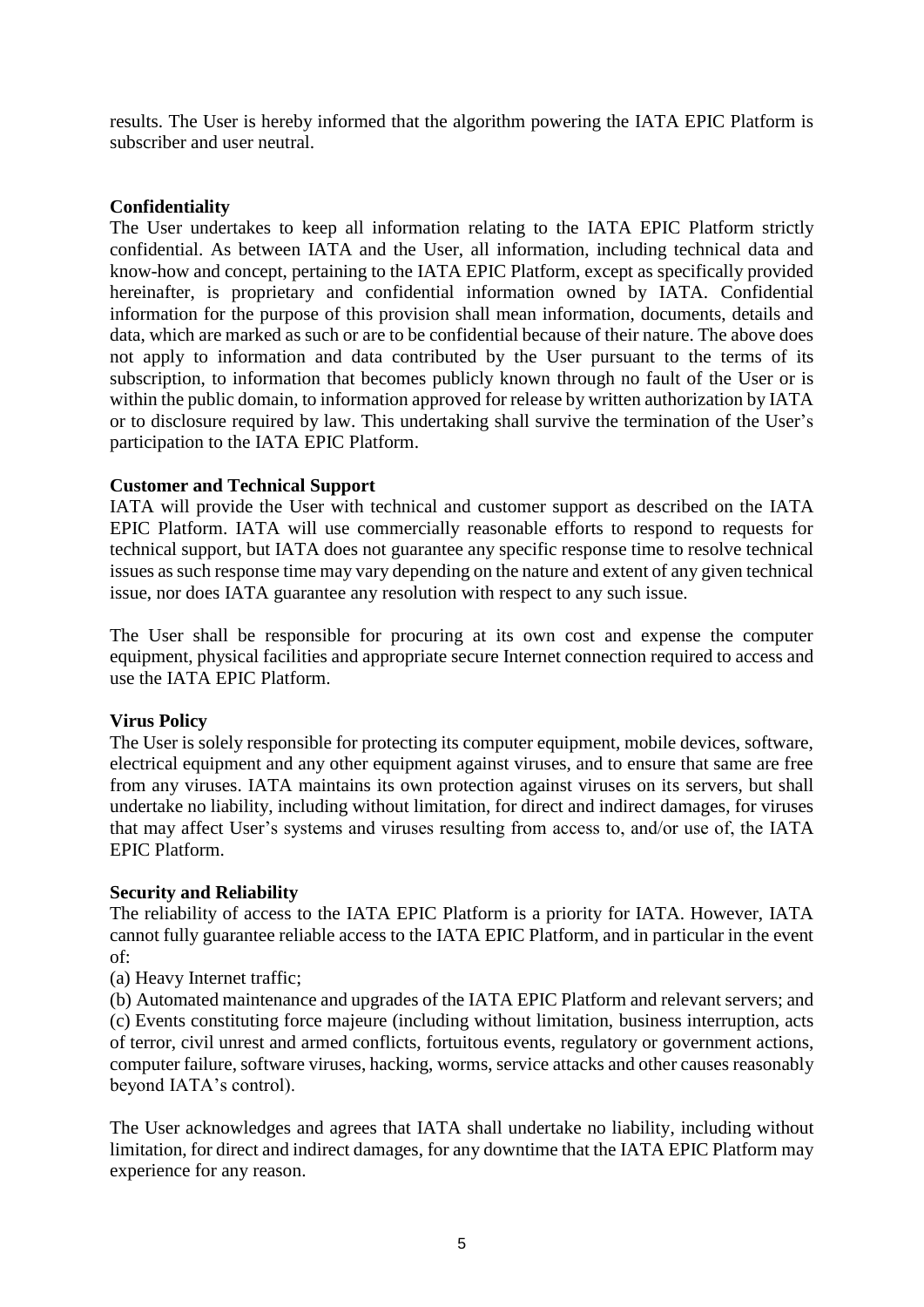## **Denial of Access**

IATA retains the right, in its entire discretion, to cancel, limit or suspend the User's access to the IATA EPIC Platform or to any portion of its content without prior notice and without thereby incurring any liability, for any reason whatsoever, including any breach or disregard of these Terms of Use.

## **Control Measures**

In order to prevent unlawful or illicit use of the IATA EPIC Platform, IATA reserves the right, without being obliged to do so, in its entire discretion and at any time, to ask Users to substantiate their compliance with these Terms of Use. In that regard, IATA may ask an User to communicate with IATA and to provide IATA with any document or information substantiating its use of the IATA EPIC Platform, and the User undertakes to respond to such requests without delay. IATA will take whatever measures it, in its entire discretion, deems justified or necessary, and may temporarily or permanently interrupt the User's access to the IATA EPIC Platform.

# **Third Party Links and Third Party Content**

The IATA EPIC Platform may include content placed on the IATA EPIC Platform by other Users and third parties and provide links to other Internet sites or resources. Such third party content and links are contributed by third parties and made available by IATA for convenience, and the inclusion of any third party content or link to such sites or resources does not imply endorsement by IATA of such third party content, sites or resources, and IATA provides no guarantee in respect of the accuracy and completeness of third party content.

The User acknowledges that IATA shall make no independent verification and has no control over such third party content, external sites and resources, and further acknowledges and agrees that IATA is not responsible for information published on the IATA EPIC Platform by Users and third parties and the accuracy of same IATA may terminate the availability of resources through third party links on the IATA EPIC Platform at any time without any notice. IATA will not be responsible or liable, directly or indirectly, for any damage or loss caused or alleged to be caused by, or in connection with, use of, or reliance on, any such content, and for products, goods or services advertised or made available through third party content, external sites and resources.

# **Intellectual Property**

# IATA EPIC Platform Content

As between IATA and the User, all content, data, graphics, photographs, images, audio, video, software (including source code and object code), products, trademarks, service marks, trade names and all other intellectual property, components and information (collectively, the EPIC **Content**) accessible by means of the IATA EPIC Platform, excluding the User Content, are the exclusive property of IATA and/or its licensors. The EPIC Content is protected by Canadian and international intellectual property laws.

Except as provided forth herein, the User is prohibited from modifying, copying, reproducing, publishing, transmitting, distributing, posting, executing or interpreting, transferring, assigning or selling any EPIC Content, or creating derivative works therefrom, without the specific prior written consent of IATA.

#### User License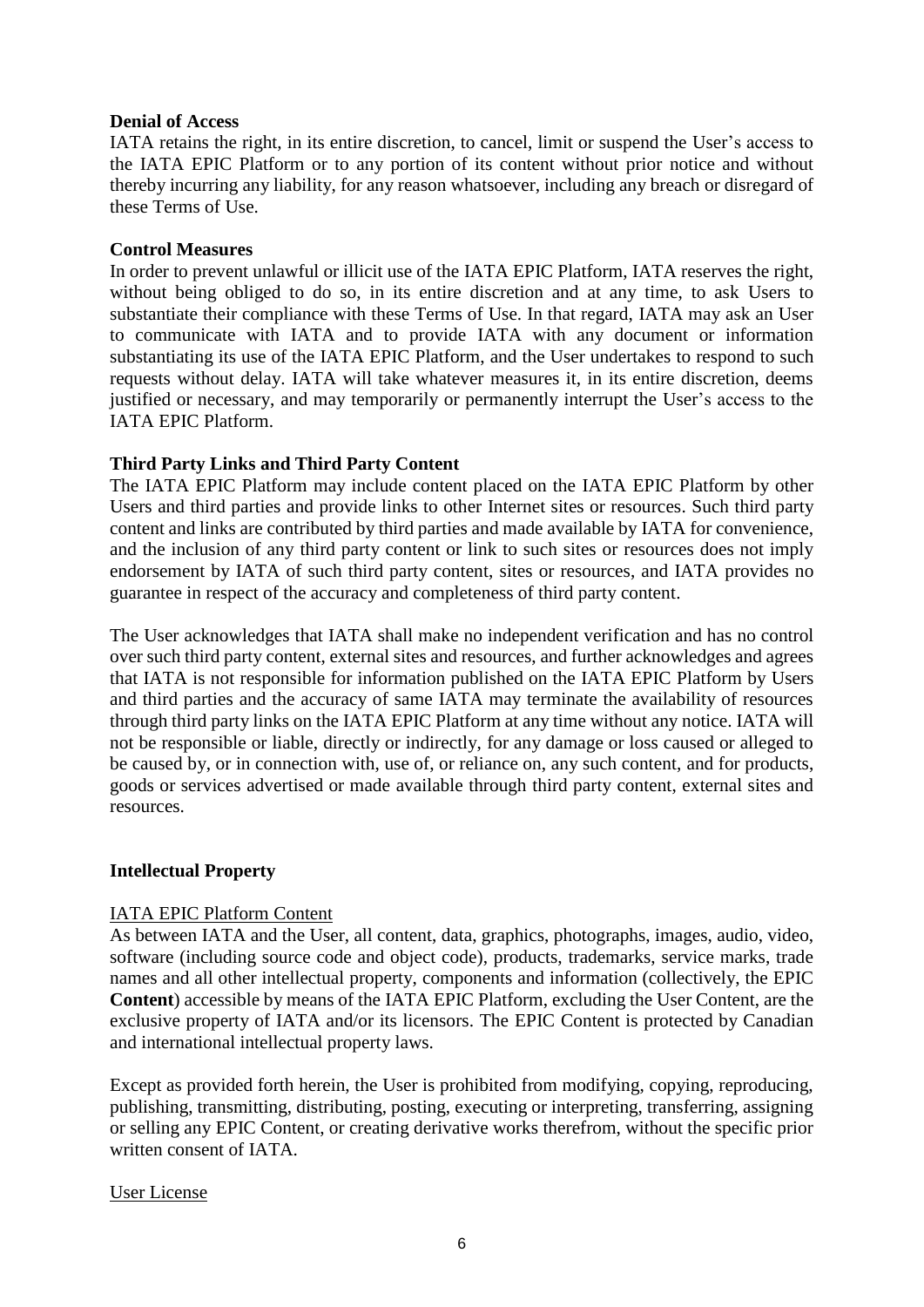As between IATA and the User, for as long as the User Account remains active, and subject to the terms and conditions of these Terms of Use, IATA grants to the User a non-exclusive, single-user, personal, revocable, non-assignable, non-transferrable, non-sublicensable limited license to access and use the IATA EPIC Platform, exclusively for the purposes of the IATA EPIC services made available to the Users by IATA. Except for the rights specifically granted herein to the User, these Terms of Use do not transfer to the User any right of ownership, grant a license or other right in or to the IATA EPIC Platform or information accessible thereon. As between the User and IATA, IATA shall be considered the sole and exclusive owner of all components of the IATA EPIC Platform, all aggregated and transformed data derived from the original data contributed by the User to the IATA EPIC Platform, and all ideas originating from the User which may lead to improvements, developments, modifications, changes, enhancements, supplements, augmentations or derived works in connection with the IATA EPIC Platform shall be the exclusive property of IATA and the User hereby irrevocably and forever assigns to IATA all of its worldwide rights, title and interest in and to same and waive any claims or moral rights it may have in that regard.

For greater certainty, the license granted to the User under the preceding paragraph shall not grant to the User any license or right to use names, words, titles, logos, slogans, graphics or designs that constitute trademarks, service marks or trade names, and which are made available in connection with the IATA EPIC Platform, regardless of whether same are the property of IATA or of third parties, without the prior written consent of IATA.

#### User Content

The User represents and warrants that it is duly authorized to place User Content on the IATA EPIC Platform. The User warrants that no part of the User Content shall infringe on the rights of third parties, including intellectual property rights.

Any and all information and related materials published, stored or uploaded by the User to, or in connection with, the IATA EPIC Platform (the **User Content**) shall remain the property of the User. The User hereby grants to IATA the irrevocable right to retain, store, copy, treat, disassemble and reassemble the data contributed by User to the IATA EPIC Platform. The User hereby grants to IATA a worldwide, perpetual, irrevocable, transferable, sublicensable, royaltyfree, fully paid-up license to copy, disclose, distribute, incorporate and otherwise make use of the User Content and all images, text and other data embodied therein, for the purposes for which it was uploaded, as well as to treat and use aggregated anonymized data for purposes of research, benchmarking, creating a published historical database, education, publications, analyses, industry reports and guidelines, best practices and commercialization as applicable.

IATA is in no manner responsible for the User Content. The User is prohibited from posting or transmitting to the IATA EPIC Platform any unlawful, threatening, libelous, defamatory, misleading or otherwise inappropriate material.

IATA reserves the right to extract, move and copy all data from the IATA EPIC Platform into an IATA hosted and controlled storage at any time, on a periodic or continuous basis.

IATA shall be entitled to use the data contributed by the Usersin an aggregated and anonymized format for various derived and accessory purposes such as, without limitation, research, publications, analyses, industry reports and guidelines, proposals, best practices and standards setting.

#### **Location of Records**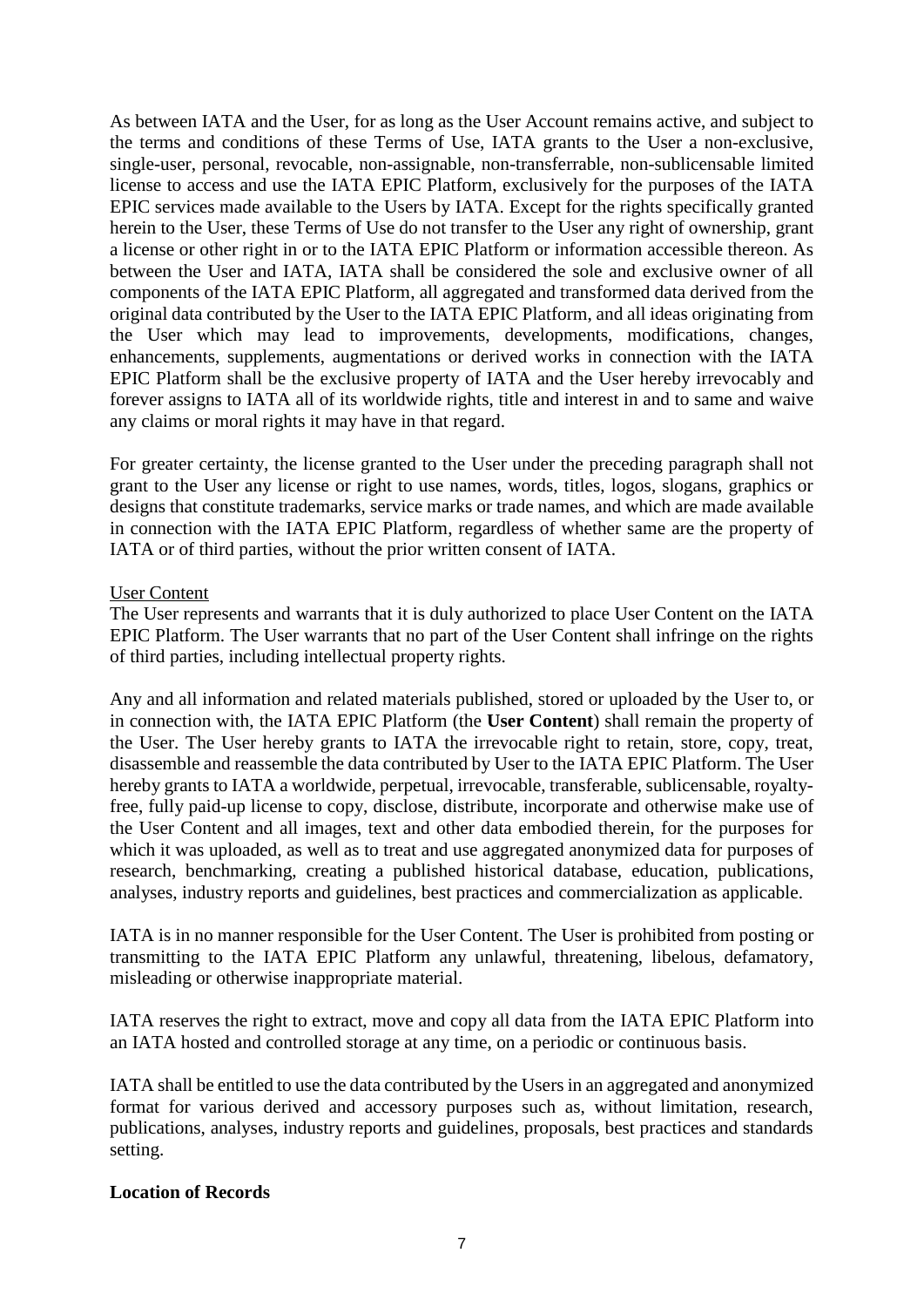The User acknowledges and agrees that User Content and information placed on the IATA EPIC Platform may be held through the services of a third-party provider and located in a jurisdiction other than the jurisdiction of the User and/or the jurisdiction applicable to these Terms of Use. The User acknowledges that data will be stored on the Cloud.

## **No Warranty**

As between IATA and the User, unless otherwise stated in terms applicable specifically to a certain component, product or service offered through the IATA EPIC Platform, the EPIC and all components and content thereof are provided "as is" and "as available", without any warranty, representation or condition whatsoever, express or implied.

TO THE MAXIMUM EXTENT ALLOWED UNDER APPLICABLE LEGISLATION, IATA DISCLAIMS ANY WARRANTY, REPRESENTATION OR CONDITION, EXPRESS OR IMPLIED, IN RESPECT OF THE IATA EPIC PLATFORM AND ITS COMPONENTS AND CONTENTS INCLUDING, WITHOUT LIMITATION, ANY WARRANTIES, REPRESENTATIONS, CONDITIONS AND WARRANTIES OF QUALITY, MERCHANTABILITY, TITLE, NON-INFRINGEMENT, QUALITY, FITNESS FOR A PARTICULAR PURPOSE.

WITHOUT LIMITING THE GENERALITY OF THE FOREGOING, IATA DOES NOT REPRESENT NOR WARRANT THAT THE IATA EPIC PLATFORM WILL BE UNINTERRUPTED OR ERROR FREE, THAT ANY DEFICIENCIES WILL BE CORRECTED, OR THAT THE SERVER, THE SYSTEMS OR THE NETWORK UNDERLYING SAME ARE, OR WILL BE, FREE FROM VIRUSES OR OTHER HARMFUL COMPONENTS. IATA SHALL HAVE NO OBLIGATION TO CONTINUE TO MAINTAIN THE IATA EPIC PLATFORM IN OPERATION OR TO PRODUCE NEW VERSIONS OF, OR IMPROVEMENTS TO THE IATA EPIC PLATFORM.

IATA DOES NOT MAKE ANY WARRANTY OR REPRESENTATION CONCERNING THE IATA EPIC PLATFORM CONTENTS, USER CONTENT OR ANY OTHER INFORMATION, DATA OR OTHER ITEMS OFFERED BY WAY OF THE IATA EPIC PLATFORM, INCLUDING WITHOUT LIMITATION, WITH RESPECT TO CORRECTNESS, ACCURACY, DESIGN AND SAFETY, COMMERCIAL TERMS AND CONDITIONS, COMPETITIVE PRICING, AVAILABILITY, DELIVERY, REGULATORY COMPLIANCE, USEFULNESS, RELIABILITY OR ANY OTHER QUALITY THEREOF. IATA EXPRESSLY DISCLAIMS ANY WARRANTY REGARDING THE ACCURACY AND TIMELINESS OF DATA GENERATED BY CONTRIBUTING USERS AND SHALL HAVE NO LIABILITY IN RESPECT OF THE CREDITWORTHINESS AND GOOD STANDING OF USERS, OR THE RELIANCE, USE, NON-USE OR INTERPRETATION OF THE INFORMATION POSTED, RECEIVED, TRANSFORMED OR GENERATED BY THE IATA EPIC PLATFORM, WHICH IS PROVIDED "AS IS" AND WITHOUT WARRANTY OF ANY KIND.

THE USER ACKNOWLEDGES THAT THE IATA EPIC PLATFORM IS ONE OF MANY TOOLS AND METHODS AT ITS DISPOSAL FOR THE PURPOSES OFACCESSING THE MARKET, AND THAT IT HAS PERFORMED ITS OWN INDEPENDENT ANALYSIS, WITHOUT RELIANCE ON IATA, ITS REPRESENTATIVES OR ANY OTHER PARTY PURPORTING TO ACT ON BEHALF OF IATA, IN REGARDS TO THE LEVEL OF SERVICES DESCRIBED UNDER THE IATA EPIC PLATFORM AND THAT IT HAS MADE ITS OWN DETERMINATION AND DECISIONS, AND HAS RECEIVED SUCH INDEPENDENT EXPERT ADVICE AND MADE ANY SUCH INQUIRIES AS THE USER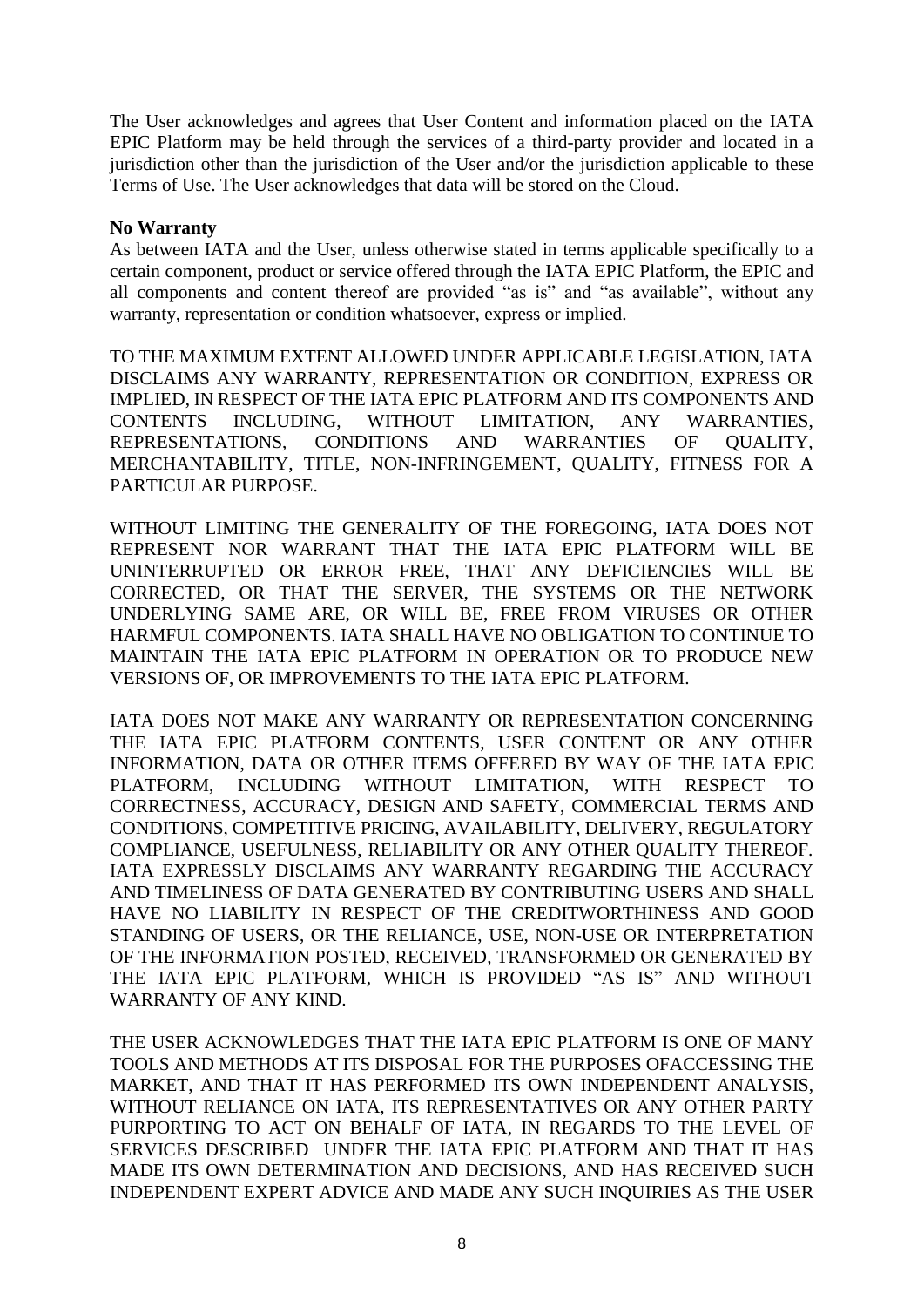MAY DEEM NECESSARY AND SUITABLE IN THAT REGARD. THE USER FURTHER ACKNOWLEDGES AND AGREES THAT IATA HAS MADE NO REPRESENTATIONS OR PROVIDED ANY WARRANTIES CONCERNING THE CONTENT MADE AVAILABLE THROUGH THE IATA EPIC PLATFORM OR THE LEGALITY, VALIDITY, SUFFICIENCY OR ENFORCEABILITY OF ANY INFORMATION RELATING THERETO. THE USER WILL, INDEPENDENTLY AND WITHOUT RELIANCE UPON IATA, CONTINUE TO MAKE AND RELY UPON ITS OWN COMMERCIAL DECISIONS IN TAKING OR REFRAINING FROM TAKING ANY ACTIONS OR ENTERING INTO ANY COMMITMENTS OR AGREEMENTS OF ANY KIND WHATSOEVER. IATA SHALL HAVE NO DUTY OR RESPONSIBILITY TO PROVIDE THE USER WITH NOTICES, WARNINGS OR INFORMATION CONCERNING THE MARKET OR THE OTHER USERS. IATA FURTHERMORE DISCLAIMS ANY WARRANTY AND MAKES NO REPRESENTATION TO THE EFFECT THAT THE USE OF THE IATA EPIC PLATFORM BY THE USER WILL SATISFY OR ENSURE COMPLIANCE WITH ANY OBLIGATIONS IMPOSED FROM TIME TO TIME BY AN INDUSTRY REGULATORY BODY OR BY LAW.

The Warranties and remedies set forth in these Terms of Use are the User's sole and exclusive warranties and remedies in connection with the services provided under the IATA EPIC Platform.

The User expressly acknowledges and agrees that its use of the IATA EPIC Platform is at its own risk and that IATA shall not be liable for any errors, deficiencies or omissions in connection with the use of the IATA EPIC Platform.

The User has sole responsibility for the adequate protection and backup of data and equipment used in connection with the IATA EPIC Platform and will not make a claim against IATA for lost data, re-run time, inaccurate output, work delays or lost profits resulting from the use of the IATA EPIC Platform.

Any material downloaded or otherwise obtained through the IATA EPIC Platform is done at the User's own discretion and risk, and the User is solely responsible for any damage to its computer system or other equipment, or loss of data that results from the download of any such material. No advice or information, whether oral or written, obtained by the User from IATA or through the IATA EPIC Platform will create any warranty not expressly stated in these Terms of Use. IATA's employees, representatives and agents are not authorized to vary these Terms of Use.

#### **Limitation of Liability**

To the maximum extent allowed under applicable legislation, IATA shall not be liable towards the User or any other person, whether in agreement, tort, negligence, strict liability, by statute or otherwise, for any direct, indirect, incidental, special, consequential, punitive, reputational or exemplary damages, including but not limited to, damages for loss of profits, revenue, loss of opportunity, goodwill, reputation, use, data, electronically transmitted orders, or other economic advantage resulting or arising from access to, use of, or inability to use, the IATA EPIC Platform or its components, even if IATA is advised of the possibility of such damages or even if such damages are reasonably foreseeable. In the event the liability of IATA may not, by law, be excluded or limited as hereinbefore provided, the User agrees that IATA's total aggregate liability shall not exceed an amount equal to the subscription fees payable by the User over the specific period during which the alleged issue occurred up to a maximum period of 12 months.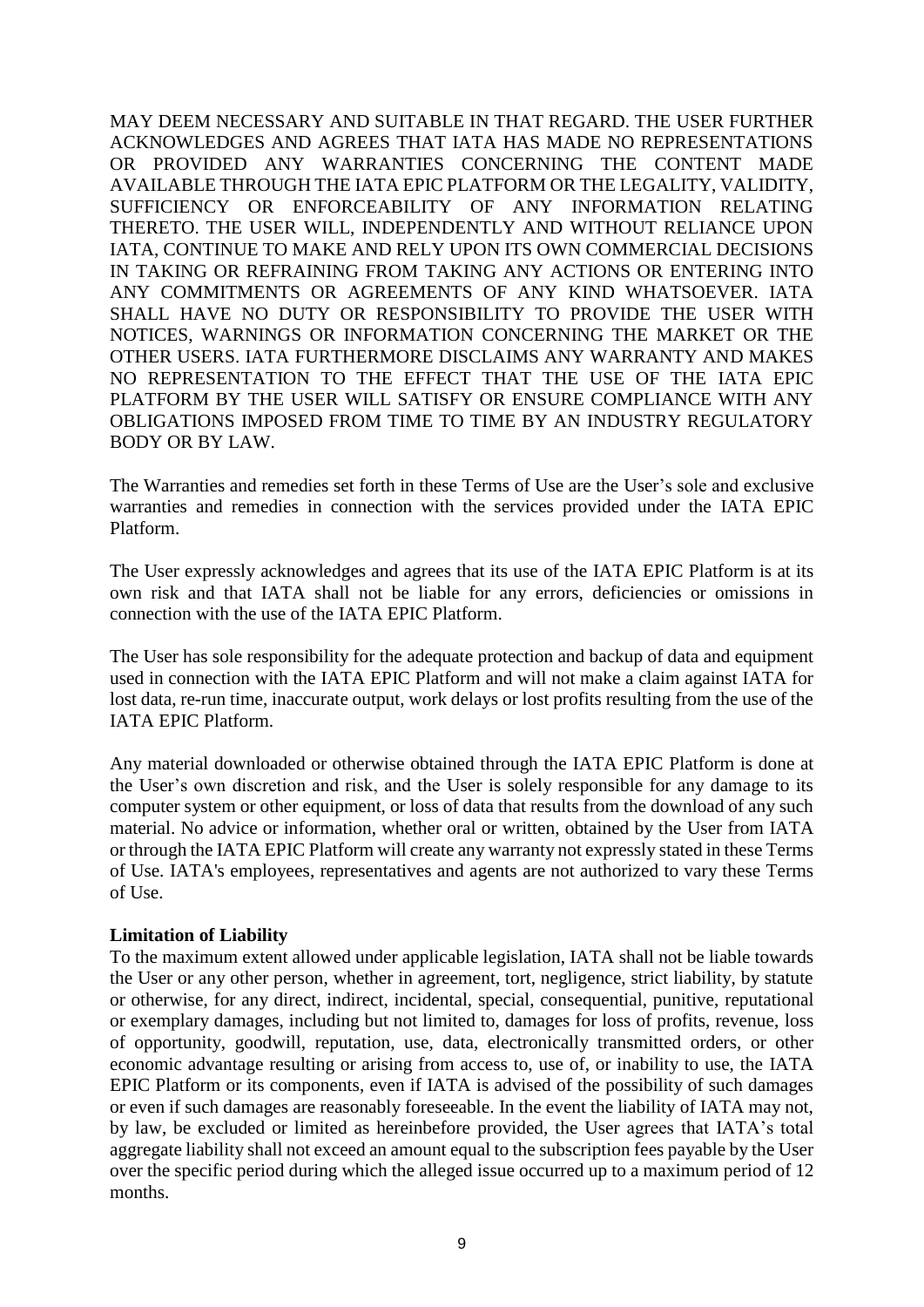## **Indemnification**

The User agrees and undertakes to fully indemnify and hold harmless IATA, its representatives, agents and licensors, as well as their respective directors, shareholders, parent companies, employees, agents and representatives, successors and assigns from and against any action, claim, loss and any damages (direct, indirect or other) and judgments, all reasonable legal fees (including legal fees on a solicitor-client basis) and disbursements and any other liability or expense that they may incur in relation to: (i) any User Content or other item provided by the User to IATA; (ii) any breach of the EPIC Code of Conduct by the User or any other breach of the warranties, representations, undertakings, duties or obligations set out in these Terms of Use; (iii) any alleged infringement of a patent, trade secret, copyright, trademark or third-party intellectual property; or (iv) any activity related to the User Account (including any negligent or faulty conduct) carried out by any other person having communicated with IATA or accessed the IATA EPIC Platform, by using log-in credentials associated with the User Account.

## **Protection of Personal Information**

IATA may collect and use personal information in the context of the use of the IATA EPIC Platform in compliance with IATA's Privacy Policy published on the IATA website.

## **Cookies**

In connection with the use of the EPIC, cookies and other technologies may be used in compliance with applicable laws to monitor the User's use of the IATA EPIC Platform. Each User may configure its Web browser to warn them when a cookie is received or to block cookies. It is also possible to delete cookies at any time. However, by not accepting cookies, the User may not be able to fully benefit from all the features of the IATA EPIC Platform.

#### **Notices**

IATA may send to the User notices using the contact information that the User submits upon registering an User Account, or by posting a general notice on the homepage of the IATA EPIC Platform, or by any other reliable method. Any questions concerning these Terms of Use, and any other request, shall be sent to IATA using the contact information for IATA posted on the IATA EPIC Platform.

#### **Trademarks and Corporate Identification**

All brands, trademarks, logos, graphics and character styles appearing on the IATA EPIC Platform are trademarks or trade dress of IATA or its licensors.

#### **Relationship of the Parties**

The User acknowledges that the parties are independent contractors and that they entertain no business relationship of the nature of a partnership, joint venture, franchise, master/servant, principal/agent and that neither party has the right to bind or obligate the other.

#### **Non-Waiver**

The failure by IATA to require strict performance of any provision of these Terms of Use shall not be interpreted as a waiver of any right hereunder by IATA. Neither the conduct of relations between the User and IATA, nor business practices, shall act to amend any provision of these Terms of Use.

#### **Assignment**